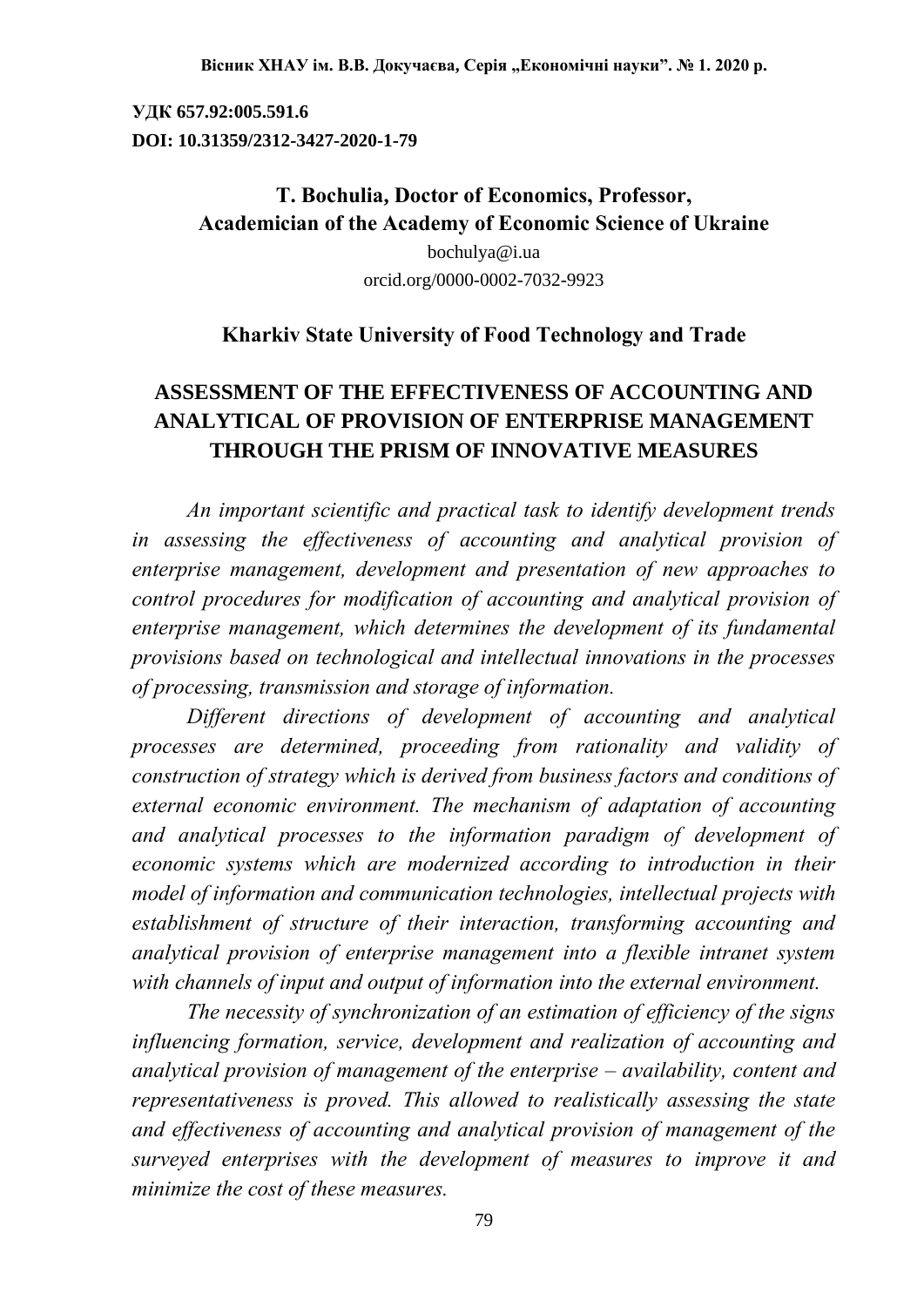*The possibility of estimating the share of costs for the formation, maintenance, development and implementation of accounting and analytical provision of enterprise management is outlined in the total costs of the entity, creating an accounting model on the basis of which becomes available to manage changes in their level. Improving the informativeness of accounting and analytical provision of enterprise management allows controlling the amount of costs and making their timely adjustment, developing the qualitative characteristics of accounting and analytical information.*

*Of particular relevance is the issue of determining the effectiveness of accounting and analytical provision of management, which involves the use of timely measures for its maintenance and development to help improve the effectiveness of accounting and analytical information in managerial decisions.*

*Key words: accounting and analytical provision of management, assessment, innovation development, digital economy.*

**Formulation of the problem***.* The national economy is characterized by the prospects of digital development of economic entities, which has a positive impact on the transition to the era of information society, joining the world community of countries with sustainable economic and social systems. A topical task is the formation of methodological tools for accounting and analysis as a complex, integrated, semi-open system for the formation of accounting and analytical information for enterprise management in the formation of the information economy in Ukraine. This is the announcement of the transition to a new methodological level to assess the effectiveness of accounting and analytical processes, based on the implementation of technologies and scientific and intellectual resources in modifying the information environment of the enterprise to improve the efficiency of management decisions.

**Analysis of recent research and publications.** Leading modern scientists among whom M. Biluxa, M. Benko, M. Bondar, O. Bradul, F. Butynecz, V. Yevdokymov, V. Zhuk, O. Zorina, M. Koryagin, R. Kostyrko, S. Legenchuk, N. Loxanova, V. Maksimova, Ye. Mnyx, O. Olijnyk, A. Pylypenko, M. Pushkar, V. Rudnyczkyj, V. Sopko, M. Chumachenko, V. Shevchuk laid a scientific basis for the modification of accounting and analytical provision of management and evaluation of its effectiveness in developing the strategy of the enterprise.

However, with the undeniable value of scientific research, the need to systematize approaches to the development of valuation tools for accounting and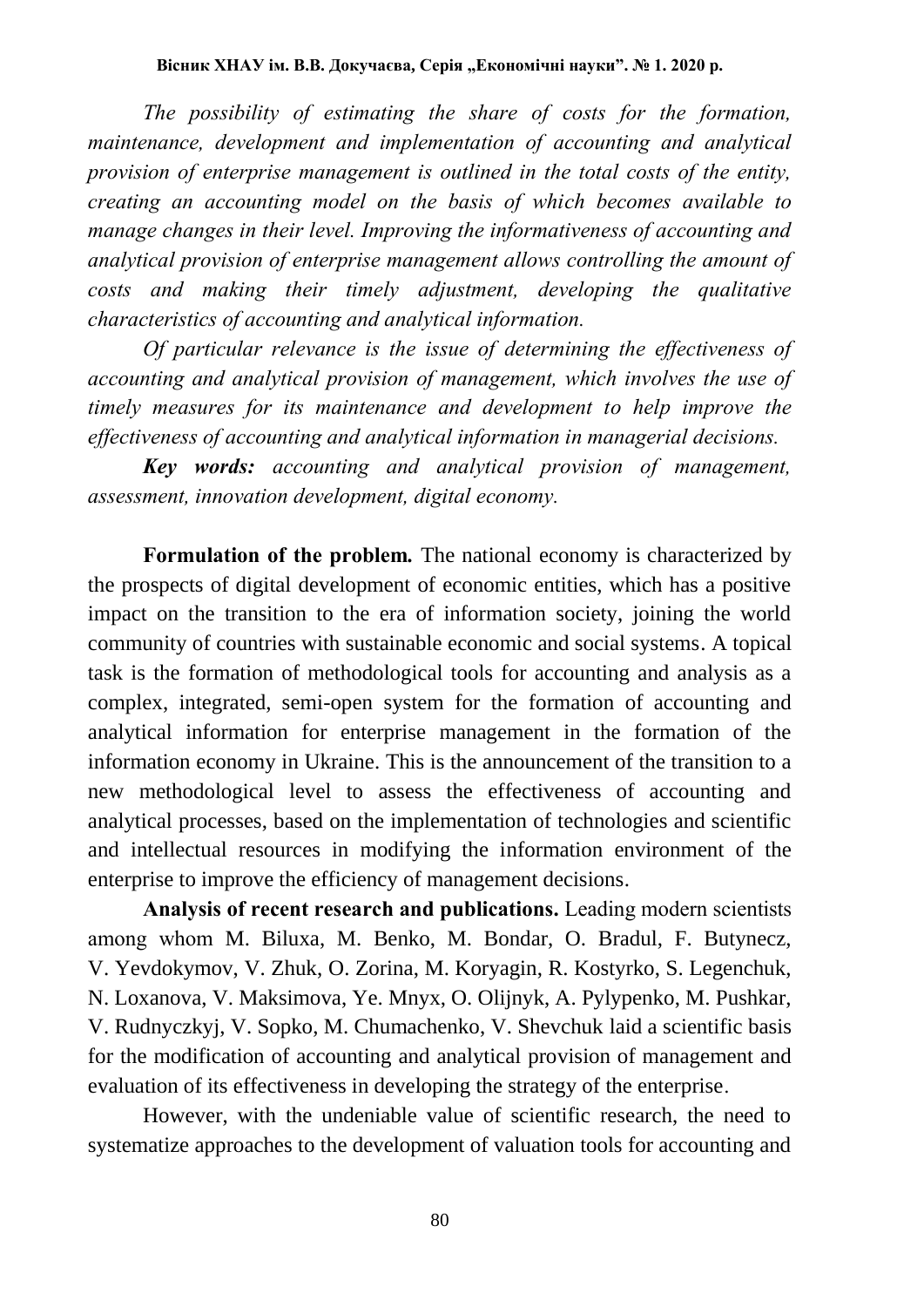analytical provision in the context of creating a fundamentally new subsystem of enterprise management remains relevant.

**Formulation of the goals of the article.** The purpose of the article is to develop theoretical and methodological and organizational principles of modification of evaluation processes for accounting and analytical provision of enterprise management as a basis for information content of control and decision making in the transition to the digital economy.

**Presentation of the main research material.** Evaluation of the effectiveness of the formation, maintenance, development and implementation of accounting and analytical provision of management is insufficiently developed, which increases the relevance of this issue, given the dependence of the enterprise, strengthening its competitive position on the performance of accounting and analytical management in decision making and development scenarios. Control of qualitative and quantitative parameters of accounting and analytical provision of management, assessment of costs for its formation, maintenance, development and implementation contributes to the development of measures for information management and increase its productivity in intensifying the activities of the enterprise.

The main indicator of the effectiveness of the enterprise is its ability in a minimum amount of time to turn important strategic and operational decisions into action that is the implementation of developed managerial projects [1]. The effectiveness of managerial projects, decisions, scenarios depends on a number of economic, social and environmental criteria and indicators that reflect the management practices of the enterprise and characterize the effectiveness of decisions made in the developed projects. To realistically assess the sustainable development of the enterprise in the long run and adjust the parameters of the strategy, a system of the following criteria is proposed: financial and economic stability (economic efficiency of the enterprise); social stability (efficiency of business relations of the enterprise); environmental sustainability (efficiency of environmental activities) [2, P. 307–308] that involves a comprehensive study of the state and prospects of the entity. Assessment of the effectiveness of the enterprise can be extended by studying the effectiveness of decisions and management projects that form the basis of its development strategy.

Evaluation of managerial projects of the enterprise is carried out on the basis of a number of criteria that characterize the socio-economic processes and are used to form management plans and programs. According to the results of the evaluation of the effectiveness of managerial projects, the level of their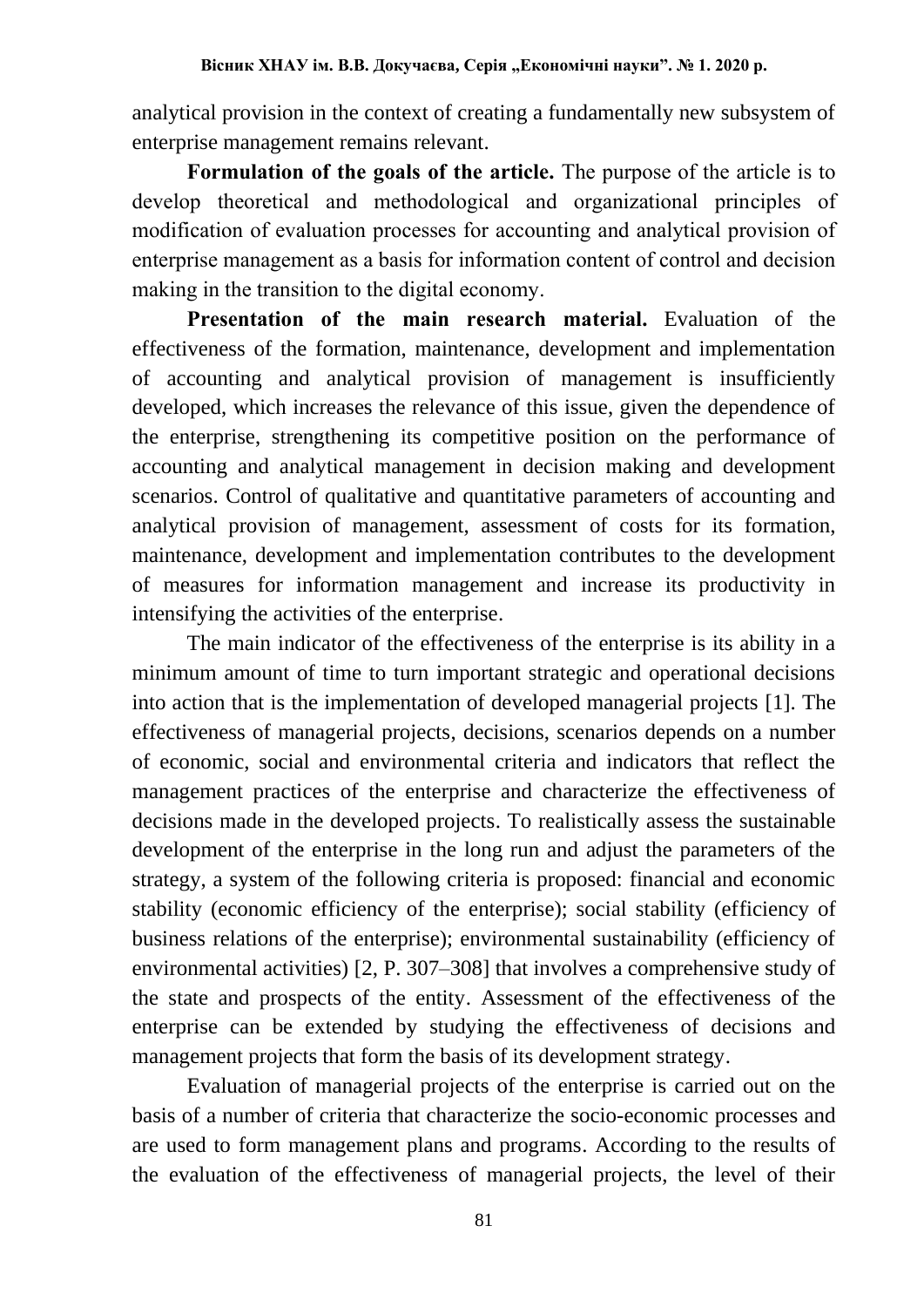productivity in the enterprise is identified, which contributes to the timely updating of tactical and strategic development programs and the formation of a model of response to unforeseen events.

In the list of types of reporting as one of the sources of justification of managerial decisions and business processes, priority is given to integrated reporting, as reporting in the field of sustainable development contains mainly non-financial indicators (results of social and environmental activities), and the hallmark of integrated reporting and non-financial indicators, which optimizes the information content for decision-making. The formation of integrated reporting helps to provide the user with information about the environment of the enterprise, the results of activities in the economic, environmental and social spheres, the developed business model and relations with the external environment. Reporting in the field of sustainable development is a tool for socially and environmentally responsible business, but the enterprise is better to provide users with integrated reporting, which helps to build an image (specially designed "image" based on features, internal laws, preferences, qualities and characteristics of the enterprise (according to materials [3, P. 86]) and provides for the transparency of its information, thus strengthening business relations.

Evaluation of the effectiveness of accounting and analytical provision of enterprise management should be carried out in accordance with the possibility of forming accounting and analytical information of a qualitatively new level. In particular, in the scientific literature it is proposed to use the indicator of efficiency of accounting and analytical provision, to calculate the value of which is determined by the completeness of management accounting and analytical information, the number of accounting and analytical inconsistencies and inconsistencies [4, P. 75–79]. Such calculation allows us to assess the dynamics of the state of accounting and analytical provision of enterprises and forecast its future state, but needs to be updated in accordance with the general requirements for grouping relevant information and its features. The tools for assessing the effectiveness of accounting and analytical provision of enterprise, proposed by scientists, cover one side of determining the effectiveness of information for management.

Elaboration of another approach to determining the effectiveness of accounting and analytical management of the enterprise management will not only take into account the information expectations of internal and external users, but also will determine the amount of management information in quantity and quality required to perform the task.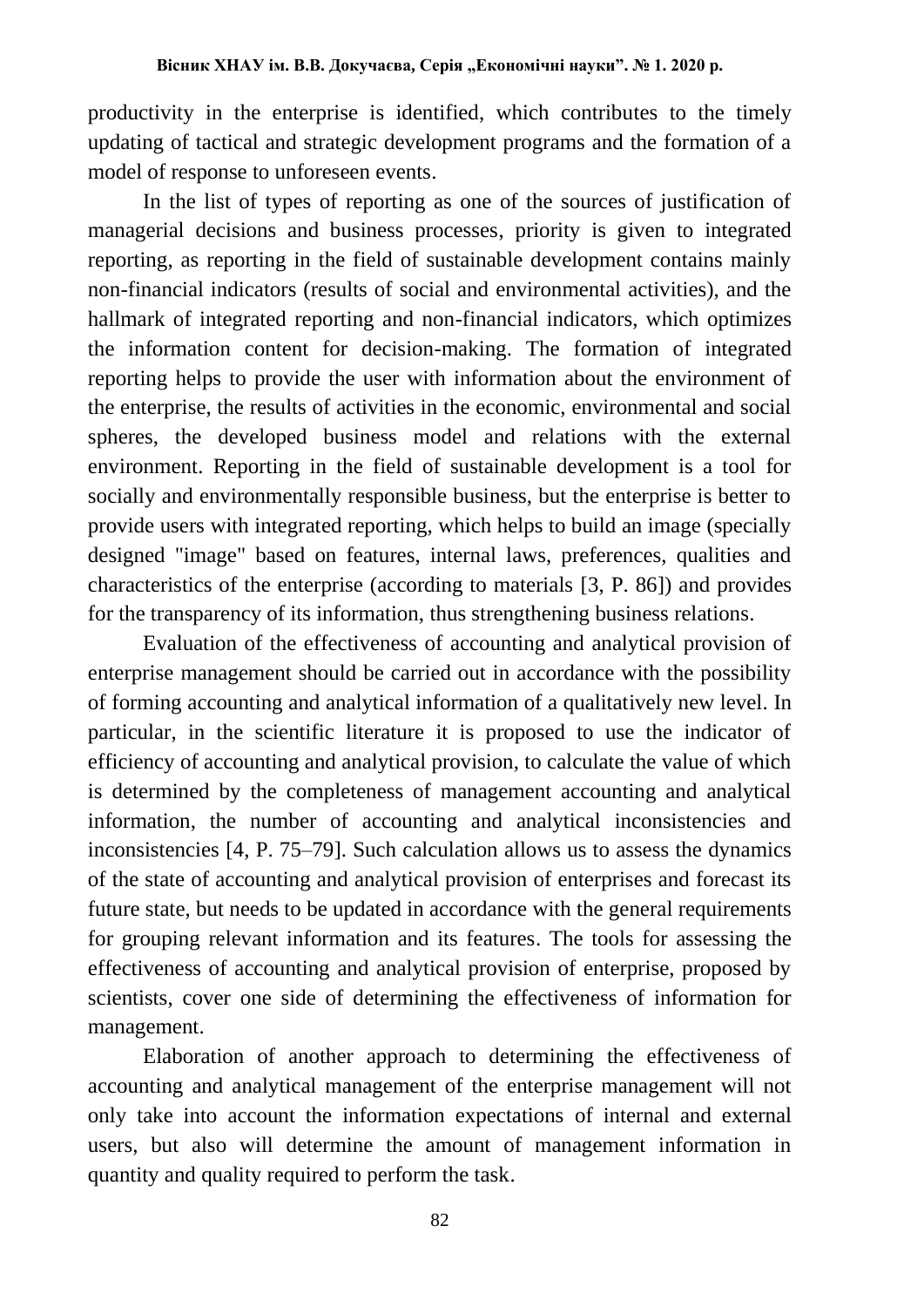Accounting and analytical provision of management is serviced and implemented to improve the quality of decisions and efficiency of business process results. The effectiveness of accounting and analytical provision of enterprise management can be calculated as an indicator of the completeness of the set and solved management tasks of accounting and analytical information:

$$
E_{AAP} = I_{AAP} \times \frac{n_T}{n_D},\tag{1}
$$

where  $E_{AAP}$  – efficiency of accounting and analytical provision of enterprise management;

*ІААР* – informativeness of accounting and analytical provision of enterprise management;

 $n_T$  – the number of defined tasks;

 $n_D$  – the number of solved tasks.

Informativeness of accounting and analytical provision of enterprise management is calculated by indicators of content, availability and representativeness of information:

$$
I_{AAP} = \sqrt[3]{A_{AAI} \times M_{AAI} \times R_{AAI}} \tag{2}
$$

where  $A_{AAI}$  – availability of accounting and analytical information;

*MААІ* – materiality of accounting and analytical information;

*RААІ* – representativeness of accounting and analytical provision of enterprise management;

$$
A_{AAI} = \frac{n_Q}{n_A},\tag{3}
$$

where  $n<sub>O</sub>$  – the number of answers;

 $n_A$  – the number of requests for accounting and analytical information;

$$
P_{AAI} = \frac{AAI_F}{n_{I_T}},\tag{4}
$$

where  $AAI<sub>F</sub>$  – actual accounting and analytical information;

 $n_{I_T}$  – total amount of information;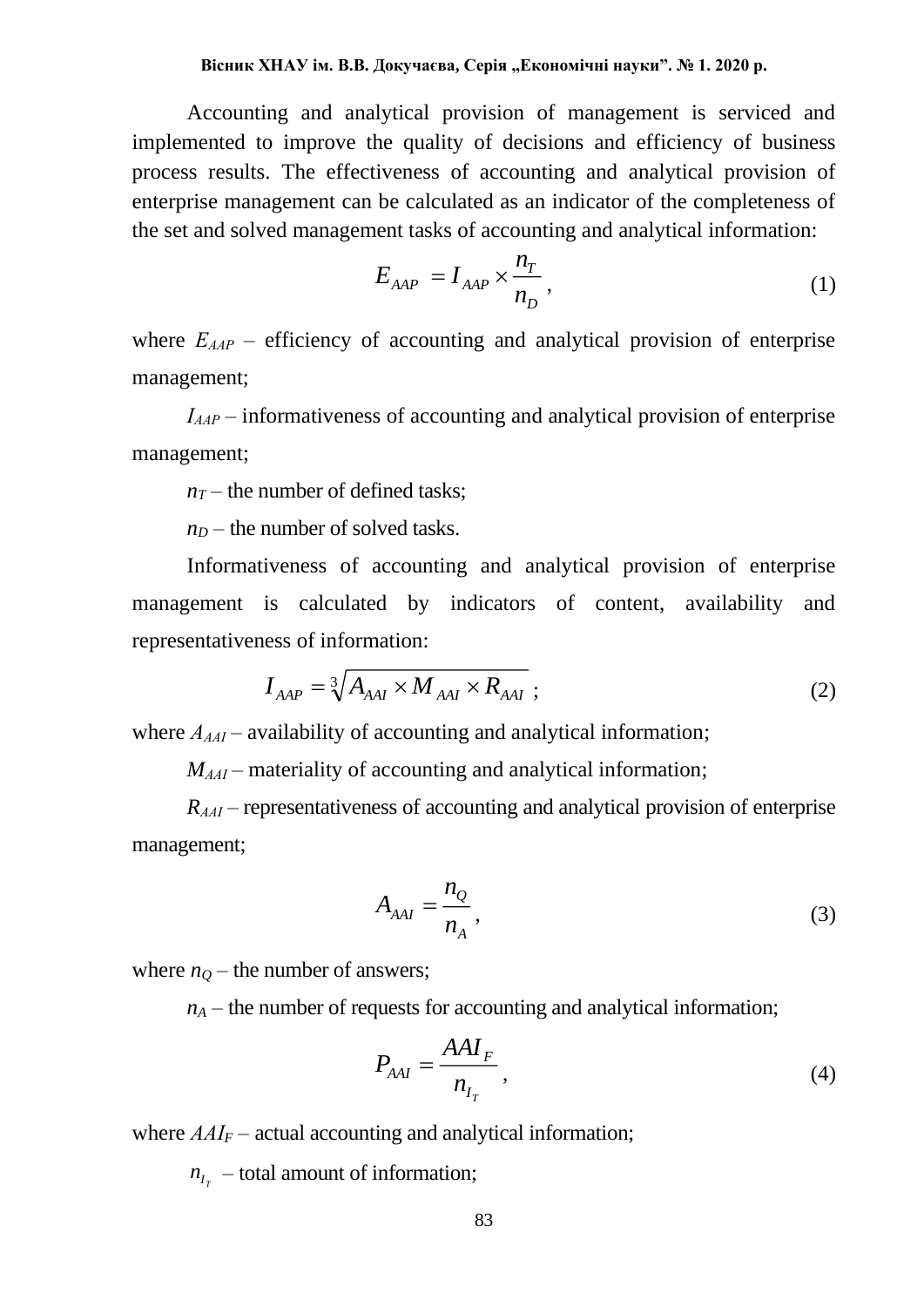$$
R_{AAI} = \frac{AAI_T}{AAI_F},\tag{5}
$$

where  $AAI<sub>T</sub>$  – accounting and analytical information used in performing defined task.

Evaluation of the effectiveness of accounting and analytical provision of enterprise management in terms of content, availability and representativeness of information allows to accurately control its condition with the implementation of operational monitoring of qualitative parameters of accounting and analytical information in justifying decisions and their implementation in the business entity and expanding its core competencies.

Evaluation of the quality of information involves determining the accuracy of information, its relevance, objectivity, completeness and clarity. The quality of information is its ability to create an adequate information «image» of the object that is to characterize its materiality, the ability to change the level of uncertainty of the recipient of information about any object to the extent necessary for it [5, P. 148].

Accounting and analytical information is used to ensure economic benefits, and the total economic effect of its involvement depends on the financial result minus the funds, assets and capital involved in attracting data, their further transformation into management information, the assimilation of which promotes generation knowledge of the enterprise, its potential and development constraints. Accounting and analytical information in terms of the ratio of results and costs is characterized by effectiveness in terms of obtaining the expected economic benefits [6, P. 95]. Information is able to provide economic benefits only if it becomes in demand and contributes to the solution of the target task, which will meet the task in accordance with the strategy of the enterprise.

Effective use of information is associated with the identification and evaluation of usable accounting and analytical data by the enterprise management system, designed for systematic monitoring of information flows aimed at identifying opportunities and threats inherent in the information. Data are imported from the information array, which after processing are transformed into adequate time, multi-purpose, reliable evidence that acquires additional properties (due to accounting processing), which update the data, forming the primary information. The latter in the subsequent technological process is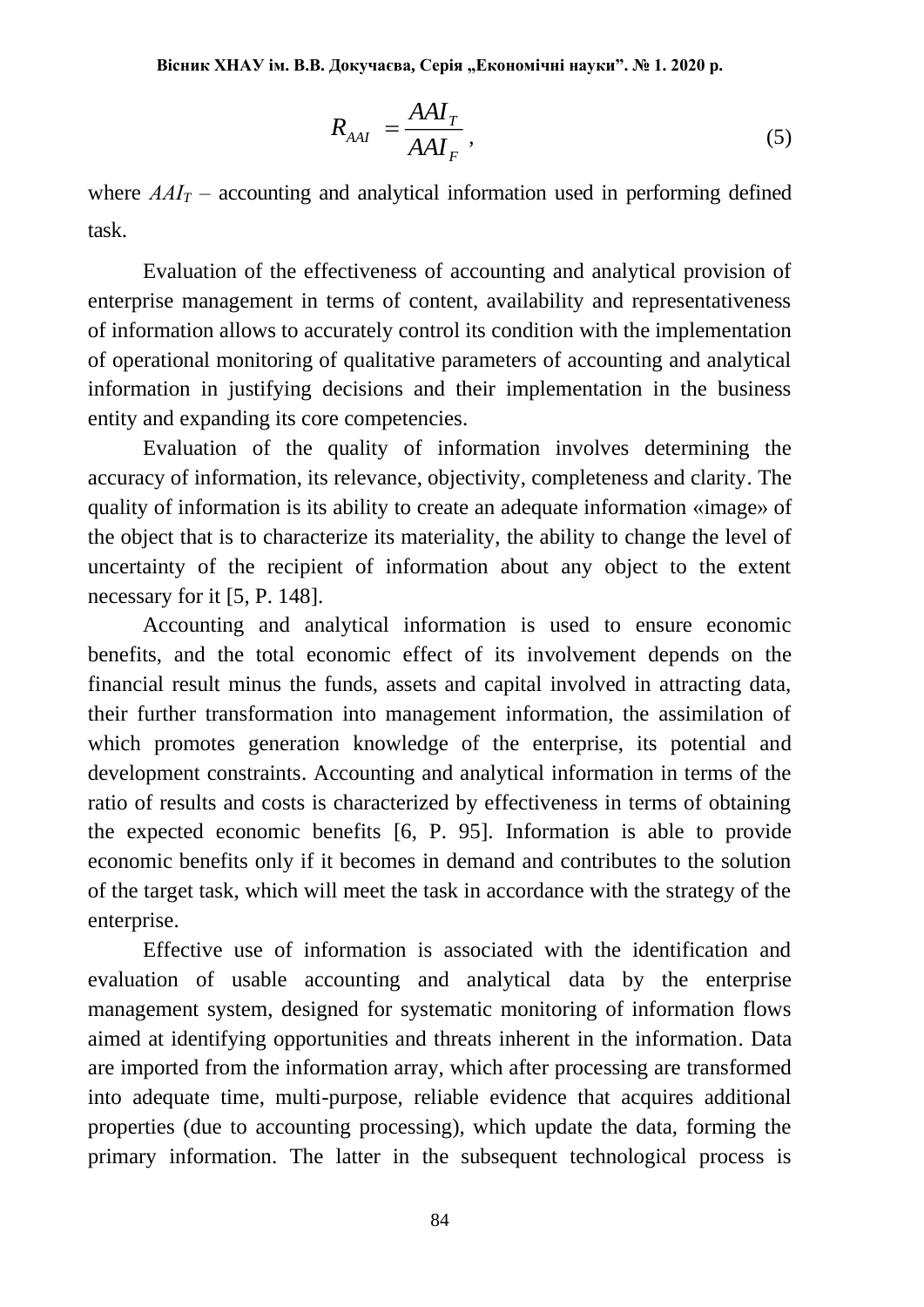subject to processing according to various criteria with generalization in the form that convenient to interpret by the user.

The information is different, but all the data that meet the basic requirements are required at the time of the decision. Quite often there are situations when the decision is made on the basis of non-financial indicators, as they relate to the business development of the enterprise. Business is viable if it develops productive management decisions to reduce the cost of operations, among which an effective decision is to reduce the total cost of the information system without reducing its quality in preparing the resource for a sound choice of alternative management decisions. It is impractical to save money on information system maintenance. This does not mean their irrational spending, because information management involves business management.

Control procedures and evaluation of accounting and analytical information are part of the tasks of information management, which involve the processes of its formation, maintenance, transmission, archiving and disposal. Control procedures are not only aimed at identifying information suitable for use in management and decision-making. Information depreciates faster than tangible assets because the relevance of useful information decreases over time (especially in today's dynamic business environment).

Control procedures for quantitative and qualitative parameters of accounting and analytical information should be organized in such a way as to fully, accurately, efficiently and clearly provide a list of types, types and categories of resources, organize their effective use, maintenance and protection, necessary based on objectives activities of the enterprise.

Information resources due to the loss of relevance and novelty are characterized by a gradual decline in productivity. The decrease in the value of accounting and analytical information occurs in the process of data movement, but this does not change its essence as a commodity, which is characterized by changes in the process of transportation and storage [7, P. 41]. It is no coincidence that one of the main characteristics of accounting and analytical information is timeliness that is the ability at the right time and in full to meet the needs of users who evaluate the data on various parameters in accordance with managerial tasks.

Understanding the importance of finding rational measures of the effectiveness of accounting and analytical information has led to the actualization of methods for measuring and evaluating. The assessment is implemented at all stages of accounting and analytical processes, which consists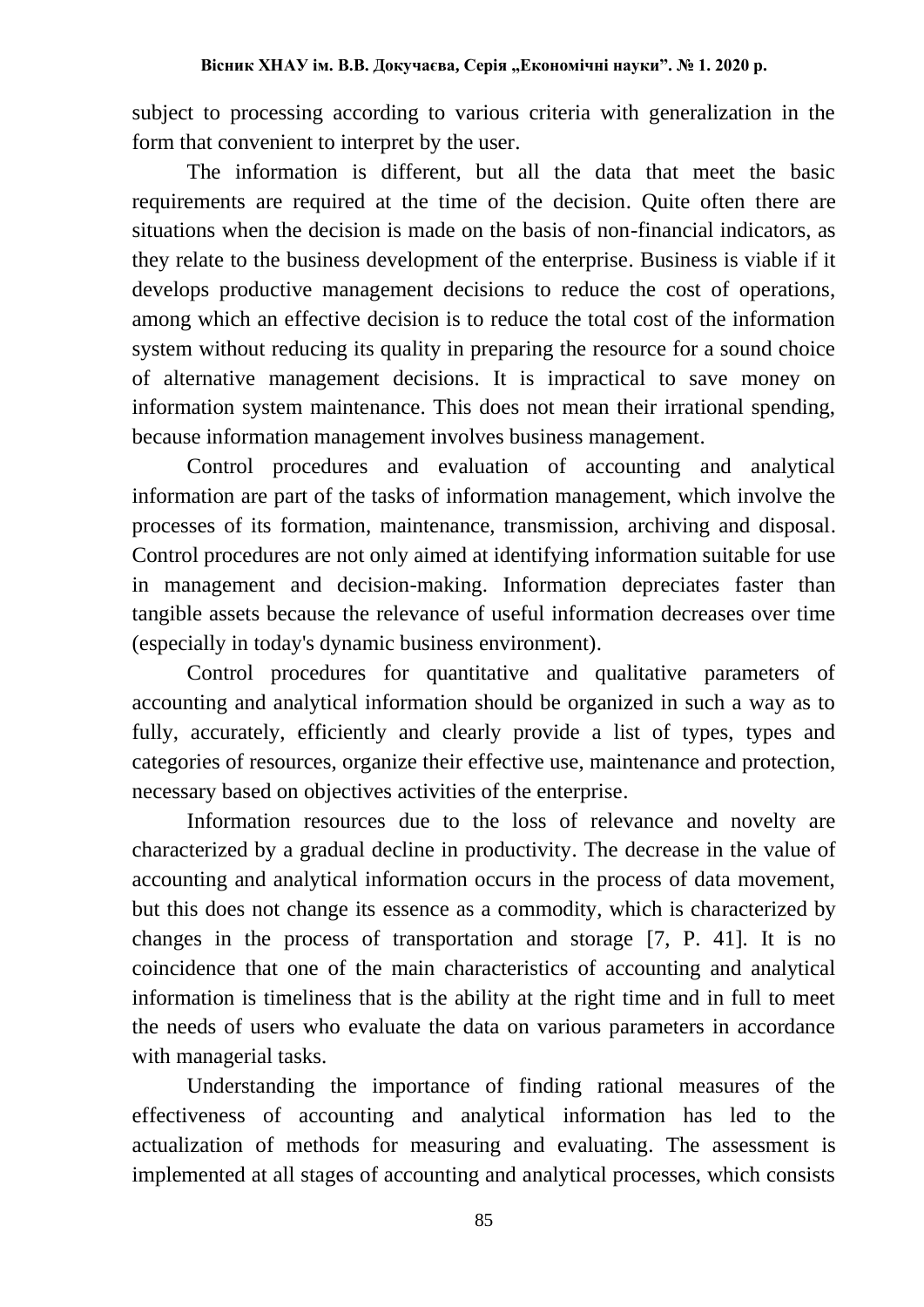in a sequence of stages of information formation for its analytical processing, determining the economic feasibility of phenomena and processes of the enterprise to identify the level of safety of the owner and their impact on financial and economic results. The assessment is carried out constantly, is implemented in the processes of accounting and analytical processing of information with the final generalization of the result, which is the basis for decision-making and development of measures to improve the efficiency of the enterprise.

The productivity of accounting and analytical information can be calculated through the evaluation of the entire information system, the effectiveness of which is to achieve the optimal ratio between costs and results; it means comparing the economic result of the system implementation and the costs of its acquisition, installation, completion and operation [8].

It is more difficult to assess the combined benefits of information ownership and the synergistic effect, although these indicators are crucial for business development [9, P. 264]. To calculate the cost of ownership and maintenance of information system, a method is used based on the use of the final indicators of direct and indirect costs incurred as a result of implementation, use and maintenance of information and communication technologies (IT costs) for several periods of the system. The calculation can be made on the basis of data from the reporting period, but it does not provide tracking of the dynamics of growth (decrease) of individual items of expenditure, which is important given the needs for their regulation, control and analysis. From an economic point of view, IT costs can include not only costs that are assessed as capital items, but also those that are closely related to nonfinancial (invisible) costs (for example, «moral»), increased work intensity, temporary inconveniences [10, P. 419]. The simplest way to calculate the cost of information technology is to determine the total costs: general and administrative; marketing and commercial; for research and development. Negative costs should be avoided, which will end up do not affect the provision of the result per unit of investment.

The result of the enterprise directly depends on the information management policy, the developed model of the information environment and the level of costs incurred for the formation, maintenance, development and implementation of accounting and analytical information. The actual result of the enterprise can be assessed on the basis of a set of information that affects management decisions, which are the basis of business processes.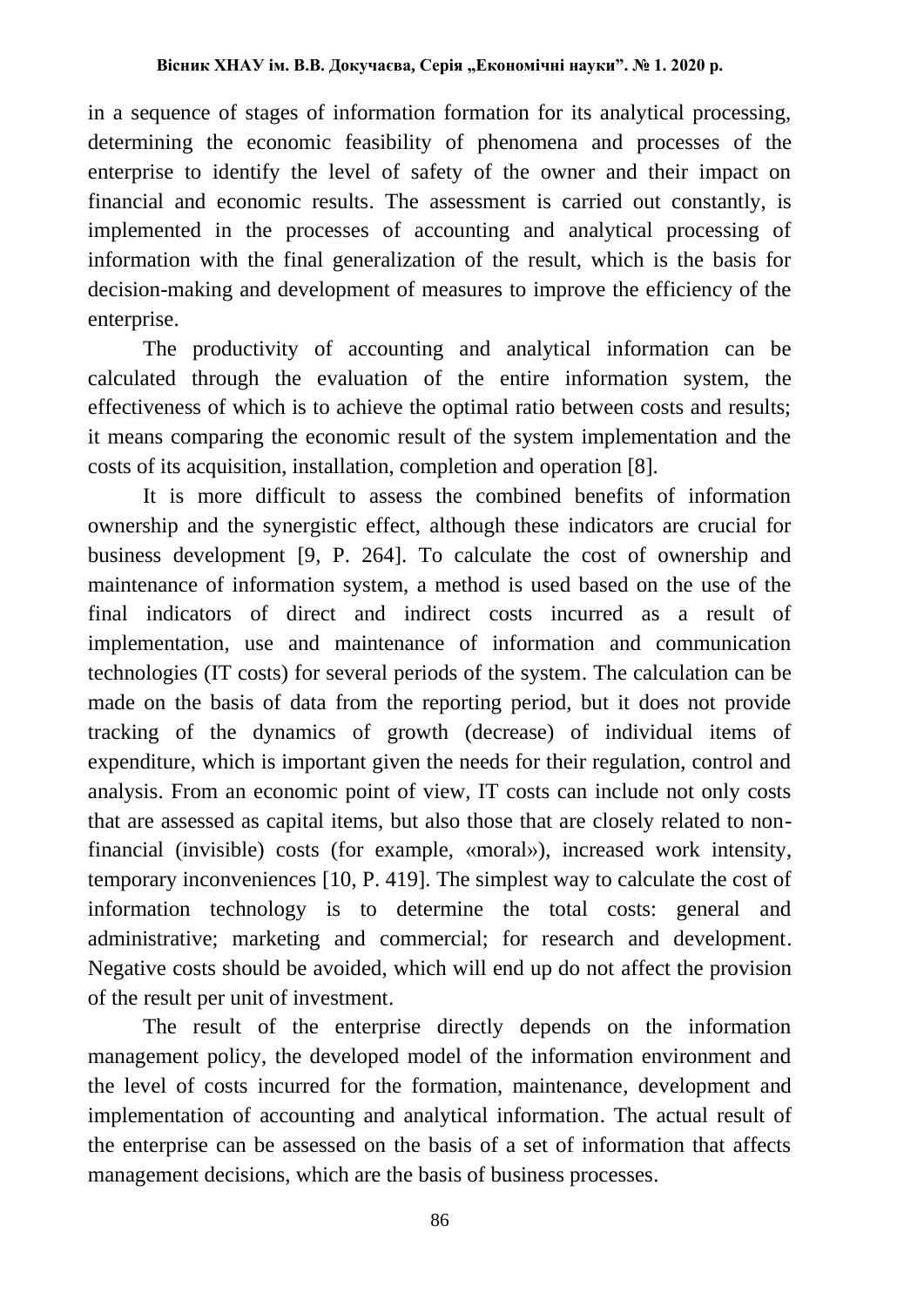The calculation of the value of information is based on the losses incurred by the enterprise due to the unformed information management policy. Technical and technological tools of information management are used mainly to reduce risks, rather than increase productivity, which is provided by the methods of information security [11]. Therefore, solving the problems of reorganization and redesign of information systems is important to increase the efficiency of business processes based on accounting and analytical information. The accounting and analytical provision of management has a significant impact on the organization of the economic system, which is associated with the proposal of multivariate scenarios of management decisions; this, in turn, opens up opportunities for business development.

Formation, maintenance, development and implementation of accounting and analytical provision of enterprise management involve the bearing of a set of costs and obtaining the result that is the total productivity. Both costs and results are mandatory factors of the object, which indicates its efficiency and competitiveness in the enterprise. Costs are the reverse side and the basis for obtaining the result, provided that they are moderate and reasonable. The result implies the costs, so the policy of their management should pay more attention and develop programs to optimize them, achieving synchronization with the complex costs of the enterprise as a whole.

The costs of formation, maintenance, development and implementation of accounting and analytical provision of enterprise management are reflected in the accounting documents through the costs of hardware, communication, software and technology and professional provision, which allow the application of the cost approach in their assessment. Evaluation is an element of the method of accounting and is present in all stages of the accounting process of the enterprise, performing related functions.

The proposed methodological approach to the combined assessment of the effectiveness of accounting and analytical management is adapted to the individual characteristics of the enterprise, so it has a combined nature and provides synchronization in expanding the informativeness of customer satisfaction.

Professional competencies include two blocks of formation and renewal of competencies: functional (professionalism, potential, education, work experience, performance of official duties, adaptation to changing conditions of the functional environment, ability to form modern professional skills and knowledge, ability to use new methods of work); personal (qualitative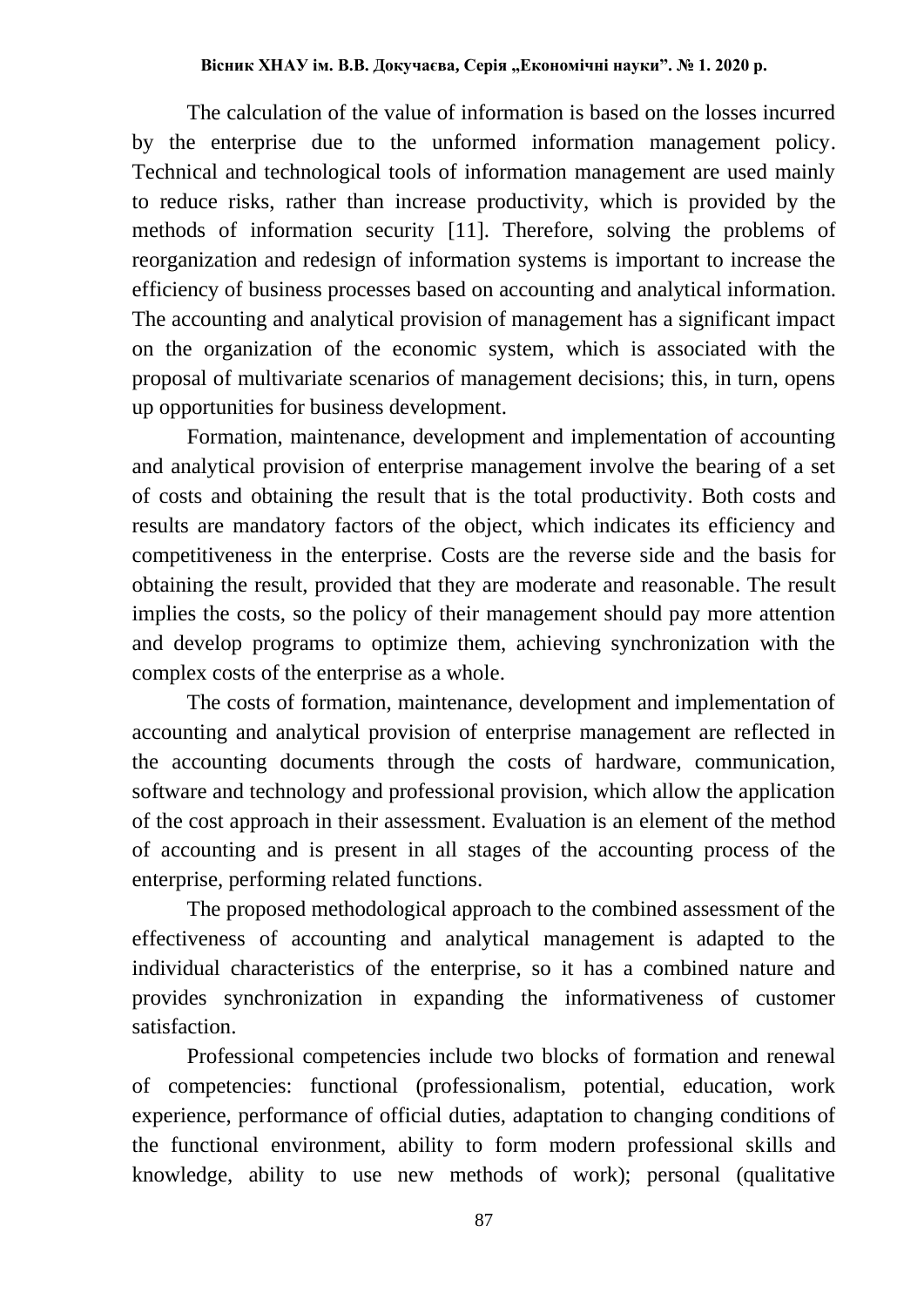characteristics of the employee: intelligence, talent, reliability, dedication, focus on achieving goals, character traits, positivity, creative nature; education, models of human behavior in a given situation; values; ability to establish effective communication with team members) [12, P. 59]. To ensure the innovative development of competencies, it is necessary to strengthen monitoring, assessment of their condition, organize the formation and search for new competencies. This requires a study of the impact of costs on the components of professional competencies, which helps to regulate the distribution of funds in terms of components of functional and personal competencies, increasing the effectiveness of their implementation in expanding the competitive advantages of the enterprise.

Technological competencies are the result of developing a proactive strategy for implementing software innovations and transforming management mechanisms and business processes in accordance with the dissemination of information products at the enterprise that contributes to the formation of new properties of the service system of information, technological, methodological, professional management and development of its quality, contributing to the expansion of a set of core competencies. In the management of technological competencies, the quantitative and qualitative composition of technologies is monitored for their compliance with the enterprise development strategy and the intensity of business process transformations.

In total technological, professional and technical competencies are a resource for innovative development of accounting and analytical provision of enterprise management, which involves the generation of changes in the modification of processing, transmission and storage of information. The costs of management and expansion of professional, technological and technical competencies are the costs of formation, maintenance, development and use of accounting and analytical provision of enterprise management. Such costs are calculated based on the costs of professional, hardware, communication and software. Each company will have different costs, because their spread by stages of formation, maintenance, development and implementation of accounting and analytical management depends on the individual approach and the chosen development strategy.

The proposed methodological approach to the assessment of the effectiveness of the formation, maintenance, development and implementation of accounting and analytical provision of management is tested in the activities of domestic enterprises, contributing to systematic and comprehensive study of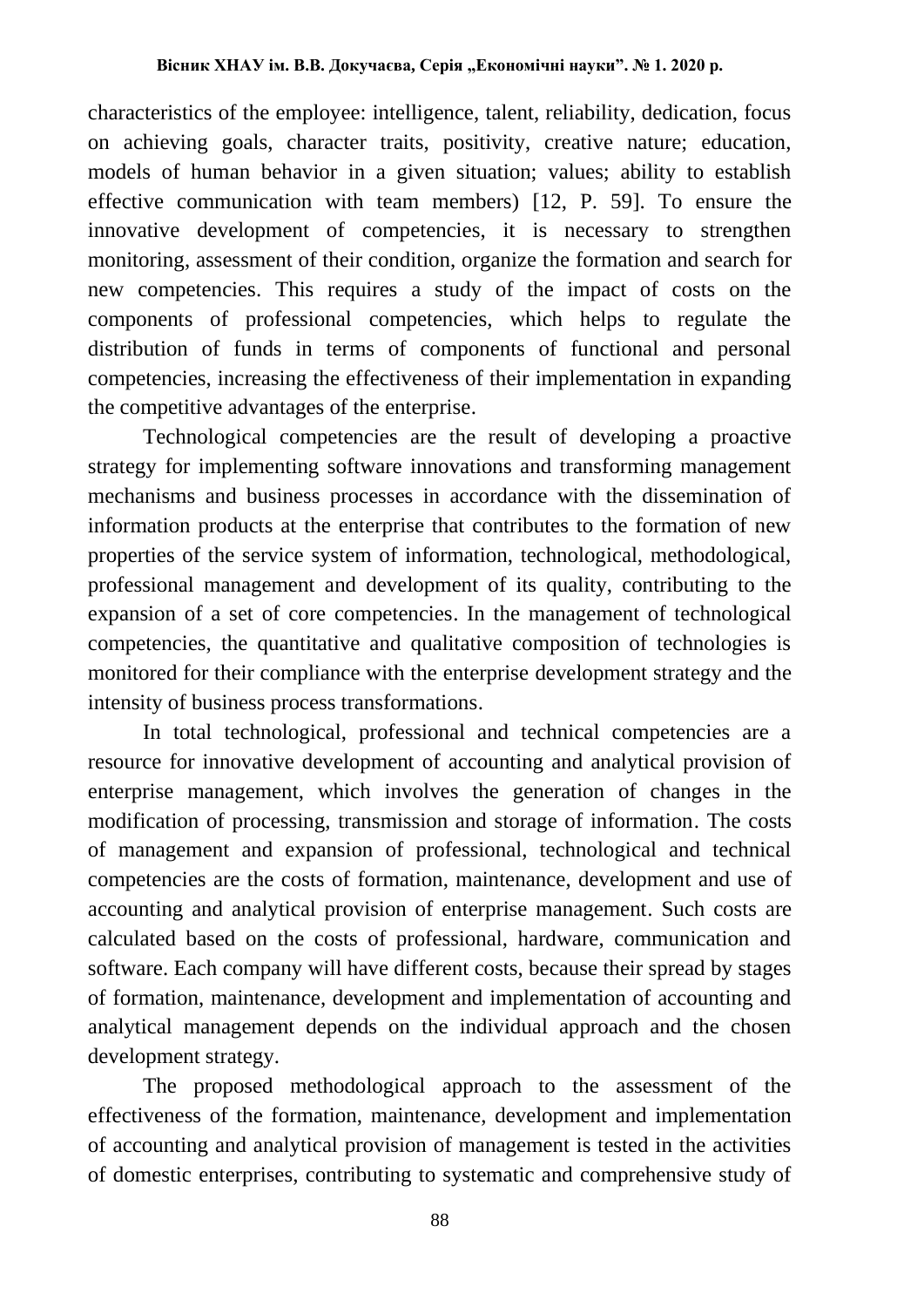factors, quantitative measurement of their impact on performance accounting and analytical provision of management.

**Conclusions**. At the stage of formation of digital economy in Ukraine, taking into account the influence of global information space, enterprises need to adapt to the information paradigm of economic theory, characterized by integration of relevant modern factors - information, communications, knowledge and formation of new socio-economic relations. Transformation of the economy leads to increased requirements for qualitative and quantitative parameters of management information, which is implemented in the formation and implementation of managerial influence. It is in the digital economy, the priority in the activities of economic entities of technological and intellectual solutions is especially important innovative development of accounting and analytical provision of enterprise management, which precedes decisionmaking, justifying their alternatives, increasing the efficiency of information.

It is proposed to evaluate accounting and analytical information in accordance with the developed strategies, which include a set of solutions, projects, scenarios for the involvement, maintenance and development of information using technological and communication solutions. This helps to increase the efficiency of accounting and analytical provision of information requests, which change and become more complicated under the influence of internal and external factors.

Possession of such information contributes to the identification of reserves and the development of measures to improve the efficiency of accounting and analytical provision of enterprise management through the optimization and effective use of hardware, communication, software and technology and professional provision.

To increase the efficiency of accounting and analytical provision of enterprise management in decision-making it is necessary to control the costs of its formation, maintenance, development and implementation, arguing the economic feasibility and determining the directions of their minimization while maintaining quality parameters of information. Thus, the expansion of the database of accounting and analytical information is achieved, which accumulates and updates information on the formation and innovative development of accounting and analytical provision, increasing, in turn, the informativeness of the enterprise management system.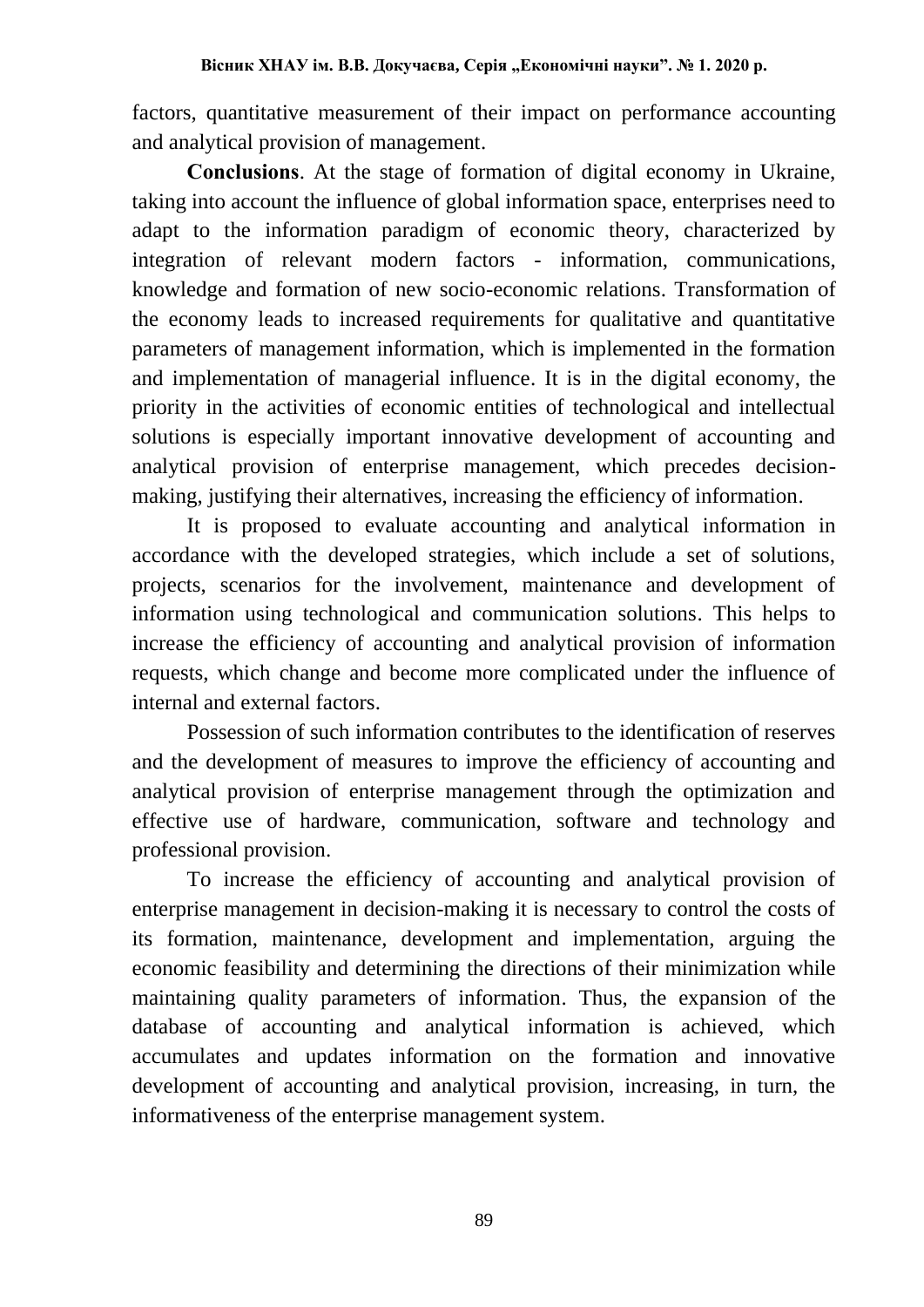## **References.**

1. Fedorak, Ja. (2006). Ghlobaljne sposterezhennja: Diaghnostyka zdorov'ja suchasnykh orghanizacij [Global Surveillance: Diagnosing the Health of Modern Organizations]. Retrieved from: http://www.management.com.ua/tend/tend044.html.

2. Kostyrko, R.O. (2015). Integhrovana zvitnistj u zabezpechenni korporatyvnoji socialjnoji vidpovidaljnosti kompanij [Integrated reporting in ensuring corporate social responsibility of companies], *Naukovyj visnyk Uzhghorodsjkogho universytetu*, no. 1 (45), vol. 2, pp. 305–310.

3. Kovshova, I.O. (2012). Formuvannja imidzhevoji polityky korporatyvnykh pidpryjemstv informacijno-komunikacijnoji sfery [Formation of image policy of corporate enterprises of information and communication sphere]. Retrieved from: [http://goo.gl/rxqBMM.](http://goo.gl/rxqBMM)

4. Bradul, O.M. (2009). Teorija ta metodologhija bukhghaltersjkogho obliku i analizu dijaljnosti korporacij [Theory and methodology of accounting and analysis of corporations] (Doctor of Economic Sciences Thesis), Kyiv: Kyiv National University of Trade and Economics.

5. Jancheva, L. & Bochulja T. (2010). Oblikovo-informacijna skladova ekonomichnoji bezpeky pidpryjemstva [Accounting and information component of economic security of the enterprise]. Proceedings of the *«Oblik jak informacijna systema dlja ekonomichnoji bezpeky pidpryjemstv v konkurentnomu seredovyshhi» (Ukraine, Ternopil, 25-26 November 2010)*, pp. 148–150.

6. Bochulja, T.V. (2013). Konceptualjni pidkhody do metodologhiji informacijno-analitychnogho zabezpechennja finansovogho menedzhmentu [Conceptual approaches to the methodology of information and analytical support of financial management]. *Ekonomichna strateghija i perspektyvy rozvytku sfery torghivli ta poslugh*, no. 1 (17), vol. 1, pp. 91–99.

7. Pushkar, A.I. (2012). Teoretiko-metodologicheskie osnovyi upravleniya informatsionnoy deyatelnostyu predpriyatiya [Theoretical and methodological foundations of enterprise information management]. Proceedings of the *«Suchasni problemy upravlinnja pidpryjemstvamy» (Ukraine, Kharkov, 08-09 November 2012)*, pp. 38–48.

8. Kuzjminsjkyj, Ju. (2011). Ocinka efektyvnosti vprovadzhennja informacijnykh tekhnologhij u bukhghaltersjkyj oblik [Evaluation of the effectiveness of the introduction of information technology in accounting]. *Bukhghaltersjkyj oblik i audit*, no. 7, pp. 27–31.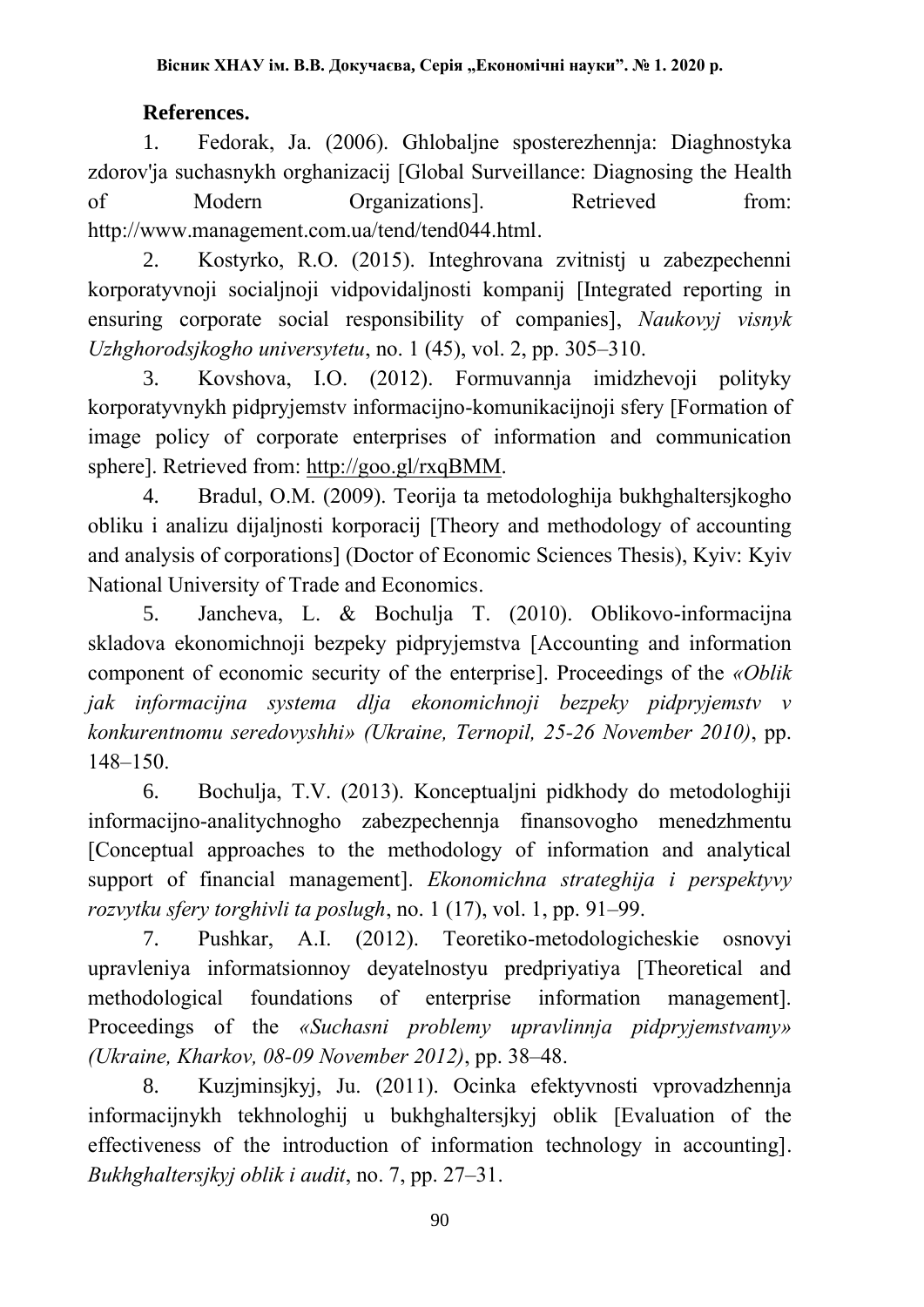9. Bochulya, T.V. (2013). Uchetno-analiticheskaya informatsiya – ekonomicheskaya vyigoda i konkurentosposobnost biznesa [Accounting and analytical information - economic benefits and business competitiveness]. Proceedings of the *«I Sokolovskie chteniya» (Russia, St. Petersburg, 11-12 April 2013)*, pp. 263–264.

10. Jancheva, L.M. & Bochulja, T.V. (2011). IT-proekt: jakistj, vartistj, efektyvnistj [IT project: quality, cost, efficiency]. *Visnyk Ljvivsjkoji komercijnoji akademiji*, no. 35, pp. 418–421.

11. Chernyavskaya, I. (2007). Informatsionnyiy seyf [Information safe]. *Investgazeta*, no. 10. Retrieved from: http://goo.gl/RleWVu.

12. Kudlak, V.Ja. & Kozljuk, T.V. (2013). Formuvannja modeli upravlinnja kompetencijamy jak osnovy stijkykh konkurentnykh perevagh pidpryjemstva [Formation of a competency management model as the basis of sustainable competitive advantages of the enterprise]. Innovacijni vymiry rozvytku svitovoji ekonomiky, pp. 57–60.

### **Бібліографічний список.**

1. Федорак Я. Глобальне спостереження: Діагностика здоров'я сучасних організацій [Электронный ресурс] / Я. Федорак. – Режим доступа : http://www.management.com.ua/tend/tend044.html.

2. Костирко Р.О. Інтегрована звітність у забезпеченні корпоративної соціальної відповідальності компаній / Р. О. Костирко // Науковий вісник Ужгородського університету. – 2015. – Вип. 1 (45), т. 2. – С. 305–310. – (Серія «Економіка»).

3. Ковшова І.О. Формування іміджевої політики корпоративних підприємств інформаційно-комунікаційної сфери [Електронний ресурс] / І. О. Ковшова. – Режим доступу : [http://goo.gl/rxqBMM.](http://goo.gl/rxqBMM)

4. Брадул О.М. Теорія та методологія бухгалтерського обліку і аналізу діяльності корпорацій : дис. на здобуття наук. ступеня д-ра екон. наук : спец. 08.00.09 «Бухгалтерський облік, аналіз та аудит (за видами економічної діяльності)» / О.М. Брадул. – К., 2009. – 333 c.

5 Янчева Л. Обліково-інформаційна складова економічної безпеки підприємства / Л. Янчева, Т. Бочуля [«Облік як інформаційна система для економічної безпеки підприємств в конкурентному середовищі»]: матеріали Міжнар. наук.-практ. конф., (Тернопіль, 25–26 листоп. 2010 р.). – Тернопіль: ТНЕУ, 2010. – Ч. 2. – С. 148–150.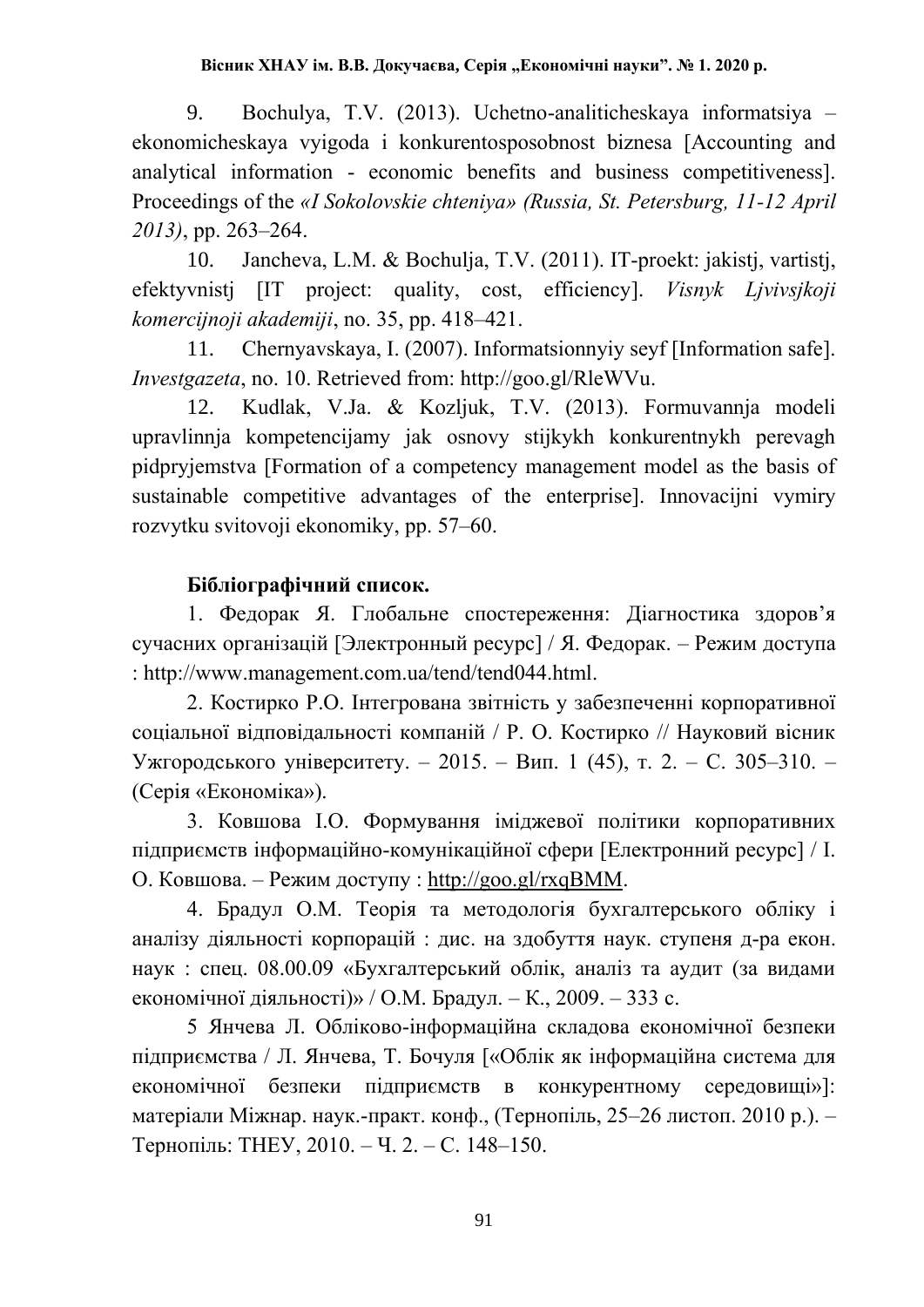6. Бочуля Т.В. Концептуальні підходи до методології інформаційноаналітичного забезпечення фінансового менеджменту / Т. В. Бочуля // Економічна стратегія і перспективи розвитку сфери торгівлі та послуг : зб. наук. праць: у 2 ч. / [редкол.: О.І. Черевко (відп. ред.) та ін.]. – Х.: ХДУХТ, 2013. – Вип. 1 (17), ч. 1. – С. 91–99.

7. Пушкарь А.И. Теоретико-методологические основы управления информационной деятельностью предприятия / А.И. Пушкарь // Сучасні проблеми управління підприємствами: матеріали Міжнар. наук.-практ. конф. (Харків, 08–09 листоп. 2012 р.). – Х.: ФОП Александрова К.М.; ВД «Інжек», 2012. – С. 38–48.

8. Кузьмінський Ю. Оцінка ефективності впровадження інформаційних технологій у бухгалтерський облік / Ю. Кузьмінський // Бухгалтерський облік і аудит. – 2011. – № 7. – С. 27–31.

9. Бочуля Т.В. Учетно-аналитическая информация – экономическая выгода и конкурентоспособность бизнеса / Т.В. Бочуля [«ІІ Соколовские чтения»]: тезисы докл. Междунар. науч. конф., (Санкт-Петербург, 11–12 апр. 2013 г.) / [под ред. В.В. Ковалева и др.]. – СПб. : С.-Петерб. гос. ун-т, 2013. – С. 263–264.

10. Янчева Л.М. ІТ-проект: якість, вартість, ефективність / Л.М. Янчева, Т.В. Бочуля // Вісник Львівської комерційної академії. – Львів: Львів. комерц. акад., 2011. – Вип. 35. – С. 418–421. – (Серія «Економічна»).

11. Чернявская И. Информационный сейф [Электронный ресурс] / И. Чернявская // Инвестгазета. – 2007. –  $N_2$  10. – Режим доступа: http://goo.gl/RleWVu.

12. Кудлак В.Я. Формування моделі управління компетенціями як основи стійких конкурентних переваг підприємства / В.Я. Кудлак, Т.В. Козлюк // Інноваційні виміри розвитку світової економіки : зб. наук. праць з актуальних пробл. екон. наук / НО «Перспектива». – Дніпропетровськ : Гельветика, 2013. – С. 57–60.

**Бочуля Т.В. Оцінка ефективності обліково-аналітичного забезпечення управління підприємствами через призму інноваційних заходів.** Вирішено важливе науково-практичне завдання щодо виявлення тенденцій розвитку в оцінці ефективності обліково-аналітичного забезпечення управління підприємством, розробки та презентації нових підходів до контрольних процедур щодо модифікації обліково-